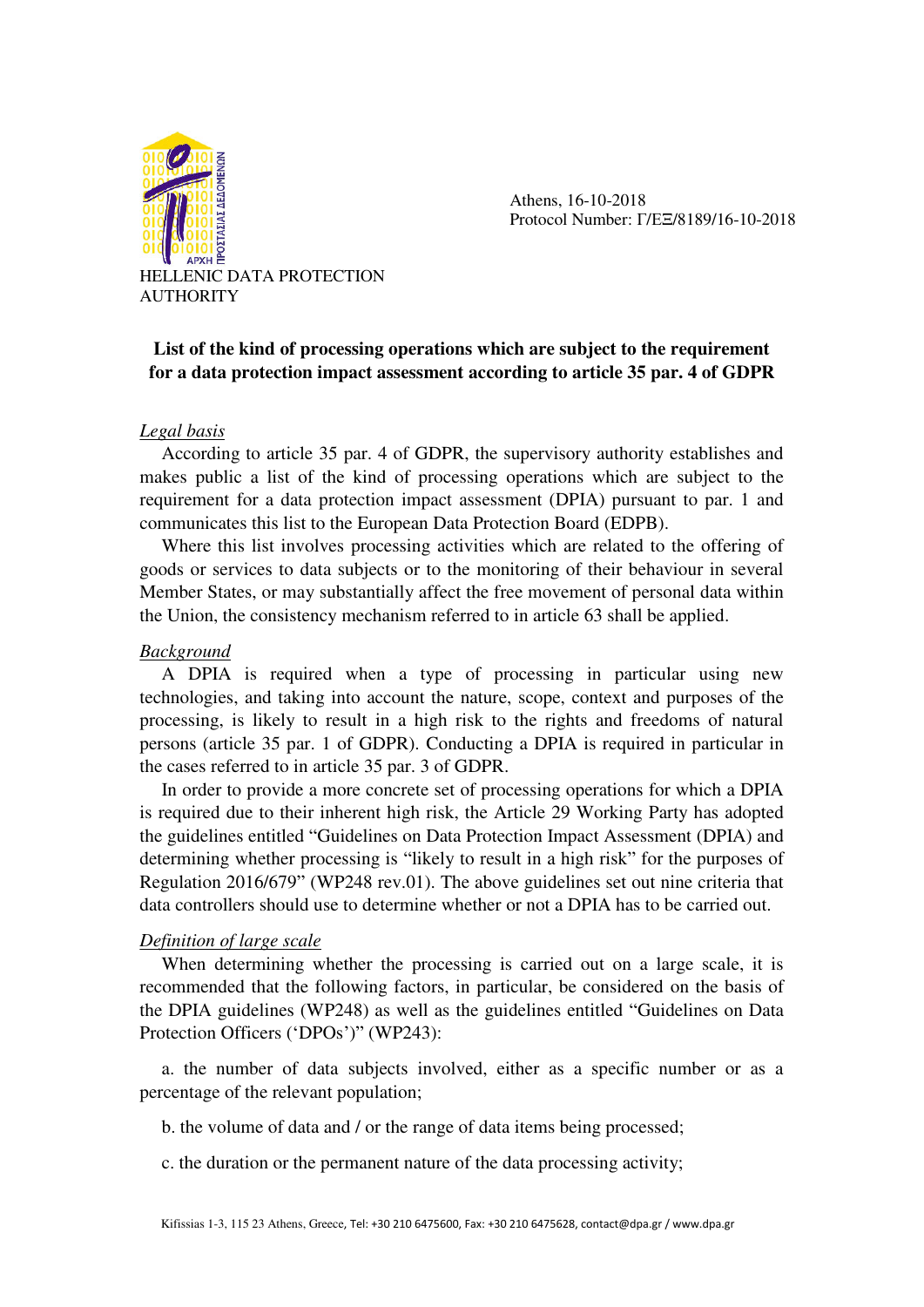d. the geographical scope of the processing activity.

### *Kind of processing operations which are subject to DPIA*

The present list groups and further specifies the kind of processing operations for which DPIA is required including indicative examples. This list is not exhaustive and does not remove or alter the obligation to conduct a DPIA in all cases where the conditions of article 35 par.1 of GDPR are met. This list is based on article 35 of GDPR and in particular par. 1 and 3 as well as the Working Party 29 guidelines on DPIA (WP248), which it complements and further specifies.

The criteria for carrying out a DPIA are grouped in the following three categories:

- $\frac{1^{st} \text{category:}}{s}$  based on the types and purposes of the processing.
- $2^{nd}$  *category:* based on the types of personal data and/or categories of data subjects.
- $\frac{3^{rd}}{\sqrt{1-x^2}}$  *category:* based on the additional characteristics and/or means of the processing.

Conducting a DPIA shall be compulsory when at least one of the criteria of the  $1<sup>st</sup>$ or the  $2<sup>nd</sup>$  category is met. It shall also be compulsory when at least one of the criteria of the  $3<sup>rd</sup>$  category is met and the processing concerns types and purposes of the  $1<sup>st</sup>$ category, and/or types of personal data and/or categories of data subjects of the  $2<sup>nd</sup>$ category.

## *st 1 category: types and purposes of the processing*

1.1 Systematic evaluation, scoring, prediction, prognosis and profiling, especially of aspects concerning the data subject's economic situation, health, personal preferences or interests, reliability or behaviour, location or movements or the credit rating of data subjects.

Indicative examples include the case in which a financial institution screens its customers on the basis of credit reference data or anti-money laundering and counter-terrorist financing or fraud data, or the case in which a biotechnology company offers genetic tests directly to consumers in order to assess and predict the disease/health risks.

- 1.2 Systematic processing of personal data that aims at taking automated decisions producing legal effects concerning data subjects or similarly significantly affects data subjects and may lead to the exclusion or discrimination against individuals. Indicative examples are the automatic refusal of an online credit application or erecruiting practices without any human intervention (recital 71 of GDPR) or an automatic refusal of insurance provision.
- 1.3 Systematic processing of personal data which may prevent the data subject from exercising its rights or using a service or a contract, especially when data collected by third parties are taken into account.

Indicative examples are the case where a bank screens its customers against a credit reference database in order to decide whether to offer them a loan or not, registering the data subject in a "black" list, such as the list of mobile operators or registering the data subject in whistleblowing systems.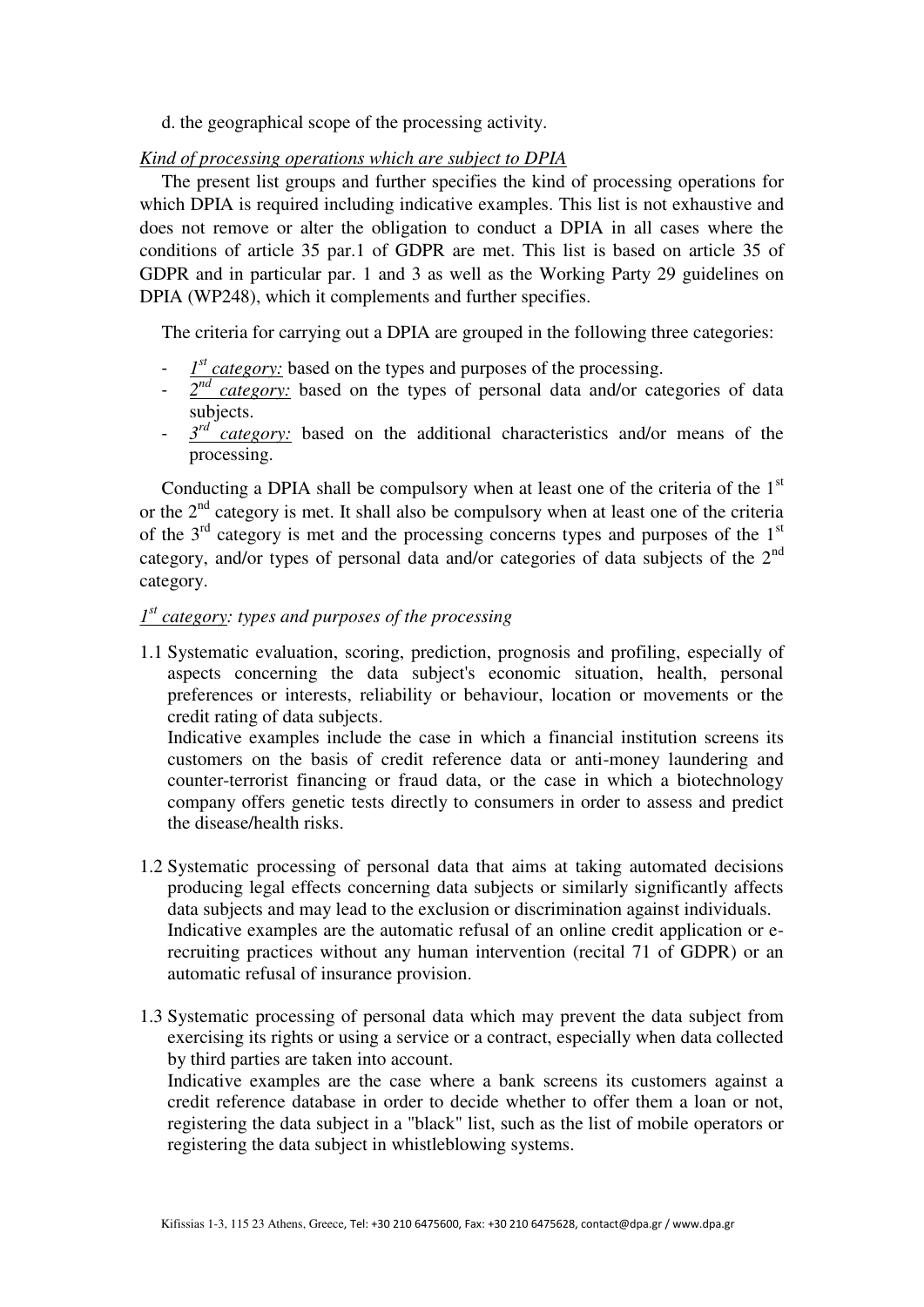- 1.4 Systematic processing of personal data concerning profiling for marketing purposes when the data are combined with data collected from third parties.
- 1.5 Large scale systematic processing for monitoring, observing or controlling natural persons using data collected through video surveillance systems or through networks or by any other means over a public area, publicly accessible area or private area accessible to an unlimited number of persons. It includes the monitoring of movements or location/geographical position on real time or not real time of identified or identifiable natural persons. Indicative example are the use of video surveillance cameras in shopping malls/centers or public transportation stations, or the processing of location data of passengers in the airport or in public transportation. Also, the wi-fi tracking of visitors in shopping centers or the processing of personal data using drones.
- 1.6 Large scale systematic processing of personal data concerning health and public health for public interest purposes as is the introduction and use of electronic prescription systems and the introduction and use of electronic health records or electronic health cards.
- 1.7 Large scale systematic processing of personal data with the purpose of introducing, organizing, providing and monitoring the use of electronic government services, as defined in article 3 of L.3979/2011 as applicable.
- *nd 2 category: types of personal data and/or categories of data subjects.*
- 2.1 Large scale processing of special categories of personal data referred to in Article 9 par. 1 (including genetic data and biometric data for the purpose of uniquely identifying a natural person) and of personal data referred to in Article 10 of GDPR.
- 2.2 Large scale systematic processing of data of high significance or of a highly personal nature as are
	- 2.2.1 Data of social welfare (data concerning poverty, unemployment, social work etc.),
	- 2.2.2 Data of electronic communications, including the content of the communications such as electronic mail, metadata and data of geographic position/location, with the exception of telephone call recording pursuant to art.4 par.3 of L.3471/2006,
	- 2.2.3 Data concerning the national identity number or other identifiers of general application or the alteration of the conditions and terms of processing and use of them and of other related to them personal data,
	- 2.2.4 Data included in personal documents, diaries, notes from e-readers and in lifelogging applications equipped with note-taking features and very personal information,
	- 2.2.5 Data collected or generated by means of devices (such as these with sensors) especially through the 'internet of things – IoT' applications (such as smart televisions, smart household appliances, connected toys, smart cities, smart energy meters etc.) and/or by using other means.